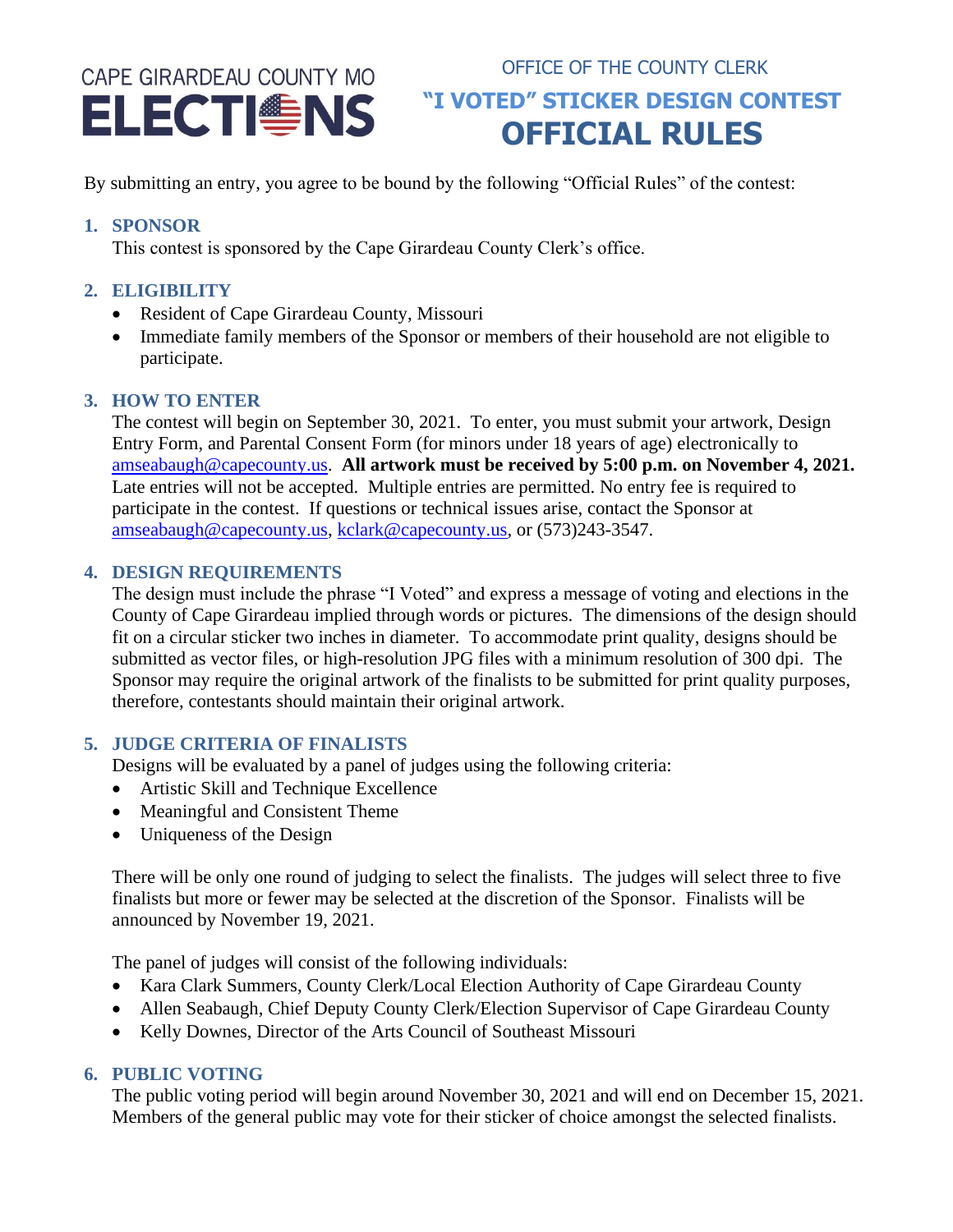The design that receives the most votes during the voting period will be the winner. Each person will be permitted to vote only once. The judges' overall scores when selecting finalists will be used to determine the winner in the event of a tie.

#### **7. VOTING RULES**

Finalists are encouraged to tell family and friends about the competition and ask them to participate in voting. Activity that deems to be fraudulent, unfair, or unethical is not permitted and may result in the removal of a design entry or disqualification of a contestant.

#### **8. VERIFICATION OF WINNER AND FINALISTS**

All potential winners and finalists are subject to verification by the Sponsor. A potential winner and first and second runners-up will be notified by December 17, 2021 using the contact information provided on the Design Entry Form. If the winner and runners-up cannot be verified, the Sponsor will fill the positions with the finalist(s) with the next highest votes from the public voting.

#### **9. CONTEST WINNER AND RUNNERS-UP**

- The winner's artwork design will be used as the official "I Voted" Sticker of Cape Girardeau County, Missouri for the 2022-2023 election years and will be offered to all voters who cast ballots in elections during those years. The winning design may be used for additional years at the discretion of the Sponsor.
- The winner, first runner-up, and second runner-up will have their name, city, and a copy of their artwork on display at each polling location in Cape Girardeau County on Election Day, on the Cape Girardeau County website, and social media outlets run by Cape Girardeau County.
- The name and artwork of finalists may appear on media outlets such as television, radio, and newspaper and their respective social media platforms.

#### **10. OWNERSHIP OF ENTRIES**

The Sponsor does not claim ownership to the contest entries. By completing the Design Entry Form and submitting artwork, you are acknowledging that you have read and agree to these Official Rules and to release of liability. In addition, you agree to grant the Sponsor a non-exclusive, fully paid-up and royalty-free, worldwide license to use, modify, delete from, add to, publicly perform, publicly display, reproduce and translate your design entry, including without limitation the right to distribute all or part of your design entry in any media or social media formats and channels in perpetuity.

By submitting a design entry, you agree and consent to the use of your design, name, school name, and photograph by the Sponsor, its affiliates, subsidiaries, parents, and licensees in connection with the contest and related marketing activities, in any media format or channels now known or hereafter invented, in any and all locations, without any payment to or further approval from you. You agree that this consent is perpetual and cannot be revoked.

#### **11. REPRESENTATIONS AND WARRANTIES**

By submitting an entry, you agree that your entry:

- is your original artwork;
- does not contain words or images that are obscene, inappropriate, or defamatory, according to the judgement of the Sponsor;
- does not infringe or violate the copyrights, trademarks, rights of privacy, publicity or other rights of any person or entity;
- does not contain malicious code, such as viruses, timebombs, cancelbots, worms, Trojan horses, or other harmful programs or information;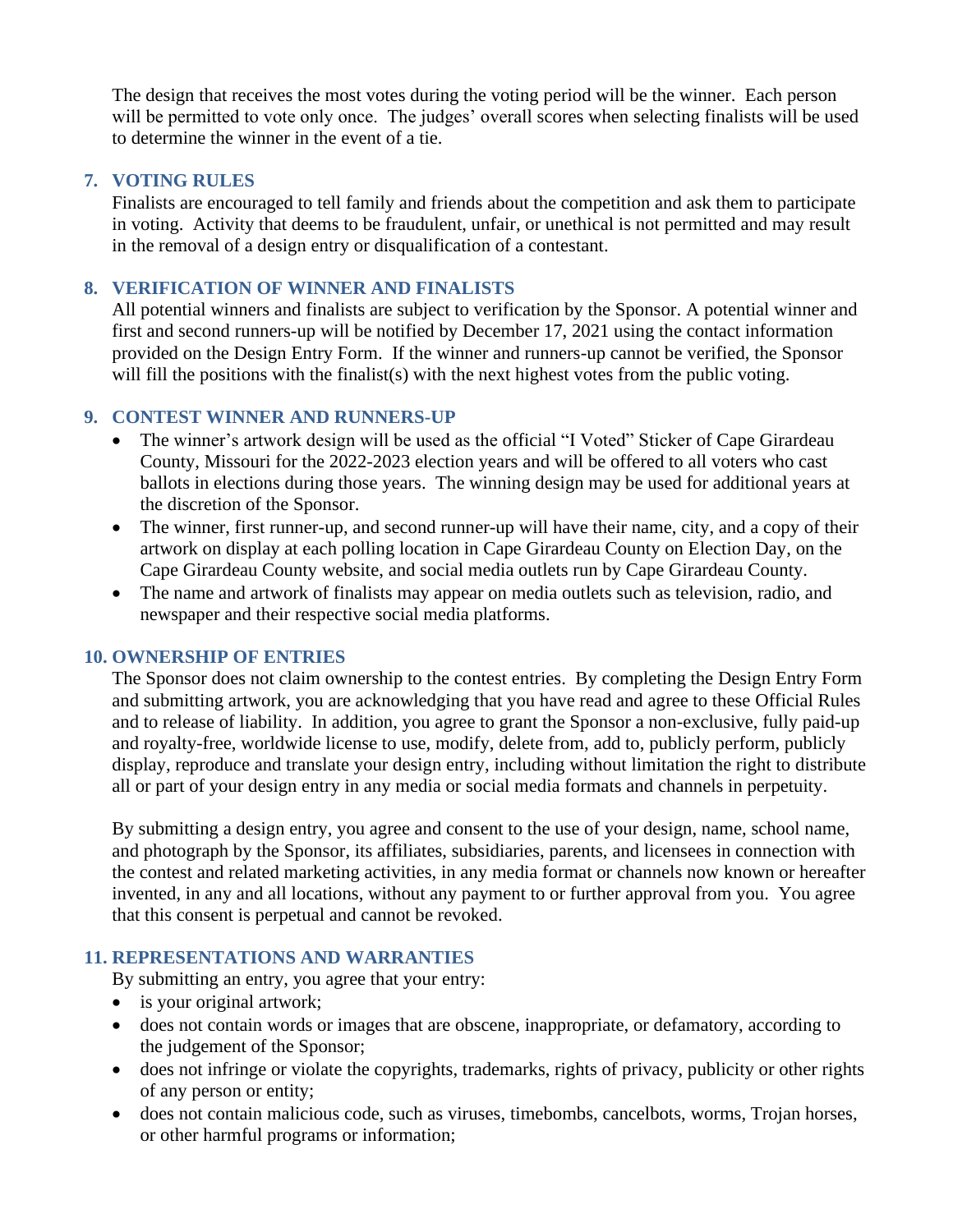- does not and will not violate any law, statute, ordinance, rule, or regulation;
- does not feature the likeness of private individuals without the individuals' explicit written permission for its use;
- does not trigger any reporting or royalty obligation to any third party; and
- **does not contain any words, symbols, or images that are partisan in nature to any political party, ideological thought, or controversial issue.**

You also agree that the rights that you are granting under these Official Rules do not conflict with any other agreement to which you are a party or have entered into, or with any commitments, restrictions, or obligations that you are under to any other person or entity.

#### **12. OTHER TERMS AND CONDITIONS**

**Entry Conditions and Release:** By entering the contest, each contestant agrees to:

- a) Comply with and be bound by these Official Rules and the decisions of the Sponsor which are binding and final in all matters relating to this contest;
- b) release and hold harmless the Sponsor, and any other organizations responsible for sponsoring, fulfilling, administering, advertising or promoting the contest, and all of their respective past and present officers, directors, employees, agents and representatives ("Released Parties") from and against any and all claims, expenses, and liability, including but not limited to negligence and damages of any kind to persons and property, including but not limited to invasion of privacy (under appropriation, intrusion, public disclosure of private facts, false light in the public eye or other legal theory), defamation, slander, libel, violation of right of publicity, infringement of trademark, copyright or other intellectual property rights, property damage, or death or personal injury arising out of or relating to a contestant's entry, creation of an entry or submission of an entry, participation in the contest, acceptance or use or misuse of prize (including any travel or activity related thereto) and/or the broadcast, transmission, performance, exploitation or use of entry; and
- c) indemnify, defend and hold harmless the Sponsor from and against any and all claims, expenses, and liabilities (including reasonable attorney's fees) arising out of or relating to a contestant's participation in the contest and/or contestant's acceptance, use or misuse of prize.

**Publicity:** Except where prohibited, participation in the contest constitutes finalists' and the winner's consent to the Sponsor's and its agents' use of the finalists' and winner's names for promotional purposes in any media, worldwide, without payment or consideration.

**General Conditions:** The Sponsor reserves the right to cancel, suspend and/or modify the contest, or any part of it, including the dates of the contest, if any fraud, technical failures or any other factor beyond Sponsor's reasonable control impairs the integrity or proper functioning of the contest, as determined by the Sponsor in its sole discretion, or for any other reason whatsoever. The Sponsor reserves the right in its sole discretion to disqualify any individual or competitor it finds to be tampering with the entry process or the operation of the contest or to be acting in violation of these Official Rules or any other promotion or in an unsportsmanlike or disruptive manner. Any attempt by any person to deliberately undermine the legitimate operation of the contest may be a violation of criminal and civil law, and should such an attempt be made, the Sponsor reserves the right to seek damages from any such person to the fullest extent permitted by law. The Sponsor's failure to enforce any term of these Official Rules shall not constitute a waiver of that provision. The Sponsor is not responsible for, nor are they required to count incomplete, late, misdirected, damaged, unlawful or illicit votes, including those secured through payment, votes achieved through